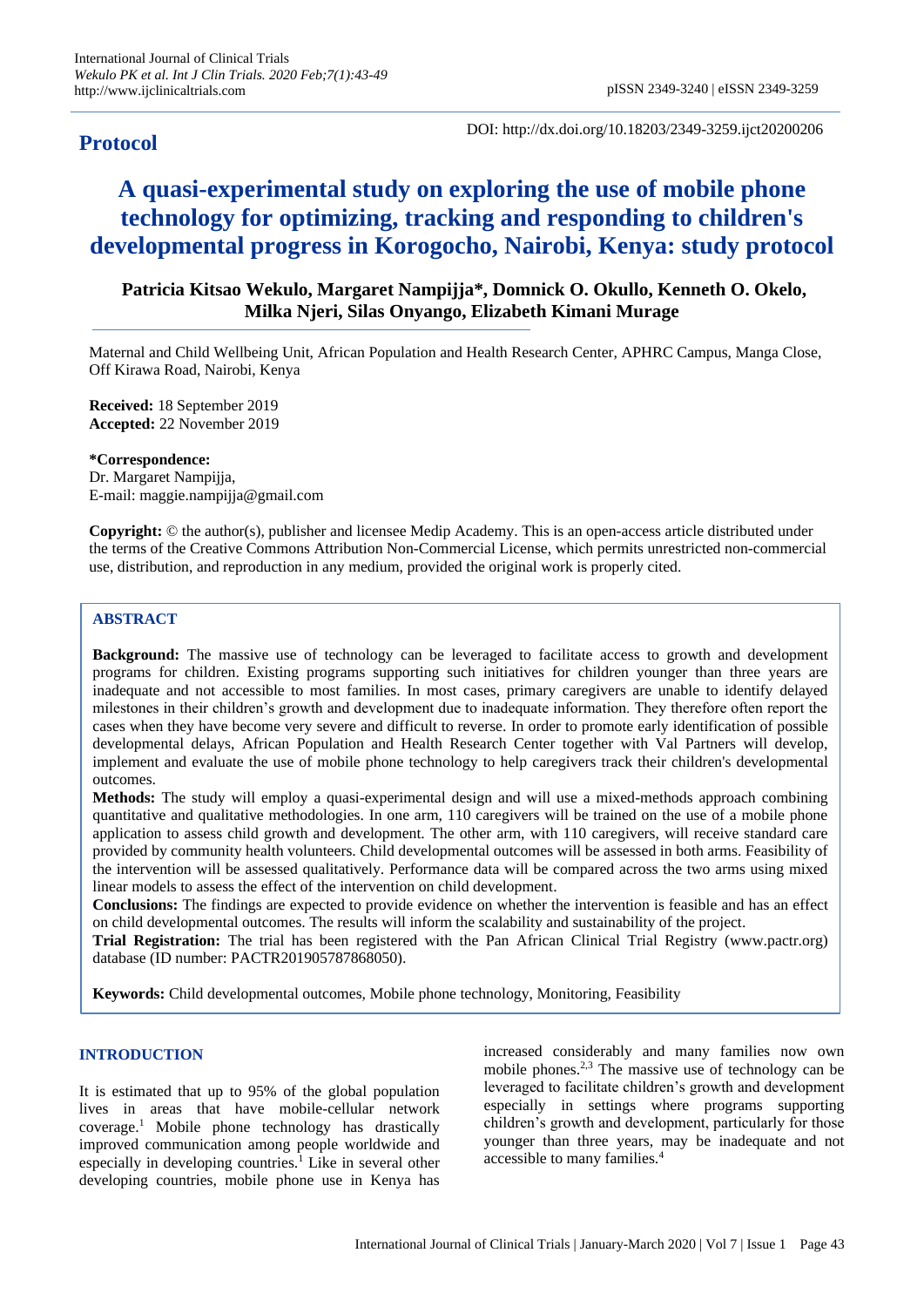Notably, about 250 million (43%) children under five years in low- and middle-income countries (LMICs) are at risk of not achieving their developmental potential.<sup>5</sup> The proportion of at-risk children is higher in sub-Saharan Africa (SSA), at 67%, due to exposure to multiple risks including poverty, malnutrition, poor health, and unstimulating environments.<sup>6</sup> The situation is more critical in informal settlements where residents are disadvantaged in many ways: they are faced with high levels of poverty and food insecurity; and, their children are more frequently sick and experience higher child malnutrition and mortality rates than other subpopulations.<sup>7</sup> In many urban informal settlements, one of the most salient poverty-related caregiving challenges that caregivers face is the provision of appropriate stimulation of children.<sup>8</sup> Residents in urban informal settlements tend to become parents at a much earlier age, with over half of mothers of children under five years being aged below 25 years; about 25% are adolescents. Education levels among such caregivers are lower than among those in the upper socio-economic divides of the population. Low parental education and young parenting age have been associated with poor caregiving, malnutrition and poor health in children.<sup>5</sup>

It is essential to empower primary caregivers to be able to care for and stimulate their children for optimal growth and development. Such an intervention should include equipping primary caregivers with basic knowledge on how to assess any delays in their children's development in the course of daily activities for immediate action. <sup>9</sup> For many interventions among children, priority is often assigned to disorders that have a high prevalence, and those which are associated with developmental trajectories that could result in adverse behavioral, social, and psychological outcomes.<sup>9</sup> Even though early assessment is important, there is a shortage of appropriate assessment/screening tools to identify developmental delays contextualized to SSA, hampering efforts to identify and adequately monitor at-risk children.<sup>10</sup> In most cases, primary caregivers are unable to identify delayed milestones in their children's growth and development due to inadequate information on how to assess the key developmental milestones. By the time they report such cases, most of them would have become very severe. To mitigate such situations, parents should be sensitized on how to provide adequate care for development but also be able to detect early signs of developmental delay or impairment.<sup>11</sup> As children's development takes place through daily life activities, caregivers should be able to pick up on early signs of developmental delay during their regular interaction and seek advice in real time.

We propose a project which will utilize mobile phone technology to help primary caregivers to identify, track and respond to delays and challenges in their children's development in a timely manner. Primary caregivers (particularly young mothers) in Nairobi will be trained on how to record developmental milestones achieved by their children in real time, in order to help them identify and address developmental delays early. The innovation will rely on the use of a short messaging system (SMS) where caregivers will receive messages on the expected achievement of a developmental milestone and send feedback in real time. Community health volunteers (CHVs) will carry out home visits to check on the progress of the child, and whether the caregiver is responding to the messages appropriately.

#### *Aim*

The proposed study aims to develop and test the feasibility of using a mobile application by primary caregivers to track their children's developmental progress in informal settlements in Nairobi, as well as measure its effect on child development. The proposed work will provide a simple and user-friendly platform for measurement and tracking of key child development indicators. The data generated will provide useful information for development of an up-to scale program for children in the entire country and in similar low- and middle-income populations.

# **METHODS**

# *Study design*

The study will employ a quasi-experimental design and will use a mixed methods approach combining quantitative surveys, qualitative studies, and direct measurements. The study will comprise two arms: the intervention arm in which participants (caregivers and their children) will be trained on the use of the mobile technology and receive monthly text messages and advice about their children's development; and the control arm in which caregivers will receive the standard of care that is provided within the community by CHVs. The allocation of study participants will be based on the locations (villages) within the study site. The selected villages will be randomized to either the intervention or control arm and caregivers residing within the respective villages will belong to the respective arm. At baseline (before the intervention), we will collect information on socio-demographic characteristics, caregiver knowledge and practices on childcare and development, child growth and the developmental stages of the children. The intervention will then be administered for a year. At the end, we will measure and compare the outcomes across the two arms using quantitative and qualitative tools.

# *Study setting*

The study will be conducted in Korogocho ward within Ruaraka sub-County, in Nairobi County, Kenya. Nairobi County which has 17 sub-counties is one of the 47 counties in Kenya. Each sub-County is further divided into wards for ease of administration. According to the 2014 national statistics, Nairobi County has a total population size of about  $4.004,400.<sup>12</sup>$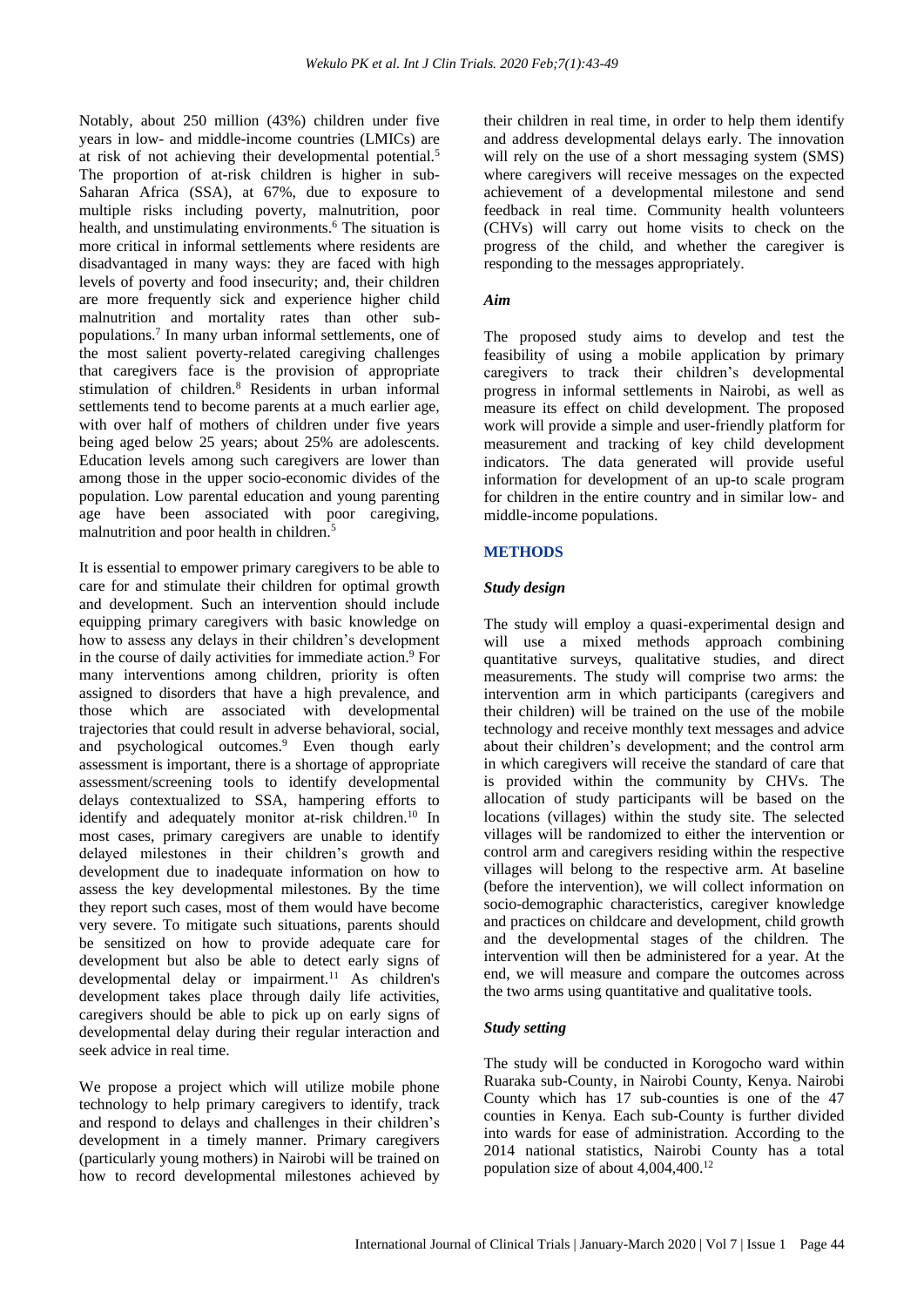Korogocho is a densely populated ward with 41,946 residents, and is characterized by high levels of poverty, high fertility rate and a significant proportion of young mothers; 25 per cent of mothers of children under five are aged less than 20 years.<sup>13</sup> Poor feeding and child care practices have been documented among these mothers,<sup>8</sup> and are associated with a high stunting rate (50%) and high infant mortality rate of 57 deaths per 1000 live births.<sup>7</sup> Young mothers lack appropriate childcare knowledge and have limited ability to make childcare decisions; they typically rely on their mothers and other older women for guidance.<sup>8</sup> Moreover, they have limited access to professional advice about childcare due to self and social discrimination. These factors, together with extreme poverty levels, hamper these young mothers' ability to provide the necessary stimulation for their children.

Korogocho ward, where over 2000 mothers of children under five are aged 15 to 19 years (unpublished data), provides an ideal setting for testing an intervention for enabling women to actively monitor and respond to their children's development in real time. Two groups of villages located at the extreme ends of Korogocho will be included in the study. Caregivers and their children residing in these villages and meeting the criteria will be invited to participate. The two groups will be randomly assigned to either intervention or control arms of the study, and the villages between them will act as a buffer zone to avoid contamination across the two allocations.

# *Study population*

The project will target young mothers (including adolescents) of children under the age of two years and living in Korogocho. Efforts will be made to ensure equal representation of genders in the intervention as both fathers and mothers will be included during all communications and activities related to the project.

Primary caregivers and their young children aged between 6 and 24 months residing in selected villages of Korogocho will be recruited into the study. In each village, households with children in the eligible agegroup will be identified using the Nairobi Urban Health and Demographic Surveillance System (NUHDSS) database. The NUHDSS is conducted annually by the African Population and Health Research Center (APHRC) in Korogocho ward. A list of all potential participants will be generated and the required number will be randomly selected and approached about the study. We will work with CHVs within the respective villages to locate the mothers/ primary caregivers and to invite them to participate.

#### *Inclusion and exclusion criteria*

Primary caregivers will be eligible to participate if they have a child aged between 6 and 24 months, are willing to participate in the study and will be resident in Korogocho for at least one year. Only primary caregivers with access to a phone will be considered for the intervention arm.

Any short-term residents (less than one year) will be excluded from the study. Children above two years will also be excluded from the study. Also excluded will be women (or men) incapable of giving consent (e.g. those with mental illness).

#### *Sample size calculation*

The sample size was calculated using G\*Power program where the program was set to a one-sided t-test involving the difference between two independent means.<sup>14</sup> Using a priori power analysis, we input the values of 0.05 and 0.84 for significance levels and power, respectively. Additionally, equal-sized sample groups are assumed, meaning the allocation ratio of N1 (intervention group) to N2 (control group) is 1. The calculation produced a sample size of 100 for each group, which allowing for a 10% attrition rate gave a result of 110. We therefore hypothesize that with 100 caregiver-infant dyads in the intervention group and 100 in the control group, the sample size achieves 84% power to detect a difference among the two groups, with an effect size of  $r=0.3$ , at the 5% significance level (one-tailed test). A sample comprising a total of 220 households (110 caregiver-child dyads in each arm) will therefore be recruited.

#### *The intervention*

APHRC in partnership with Val Partners, will develop an ECD mobile phone technology application to help young mothers track and respond to their children's developmental progress in a timely manner. The proposed intervention focusses on improving caregivers' knowledge, attitudes and practices on children's growth and development through training, use of mobile phone technology to track and stimulate their children's growth and development, identifying developmental delays, mentorship visits by CHVs and referral to a health facility to address the identified developmental delays.

The specific intervention will be developed through the following steps (Figure 1).

Co-designing the mobile application with the caregivers and CHVs: In the first few months of the project, the project team will co-design the mobile application with caregivers and other stakeholders involved in the project that will enable primary caregivers to track and respond to developmental progression of their children. Appropriate child stimulation messages will initially be created together with caregivers, through focus group discussions to establish the type of messages to be delivered to caregivers based on their current caregiving practices, and social and cultural contexts. This information will be used to develop, with other partners,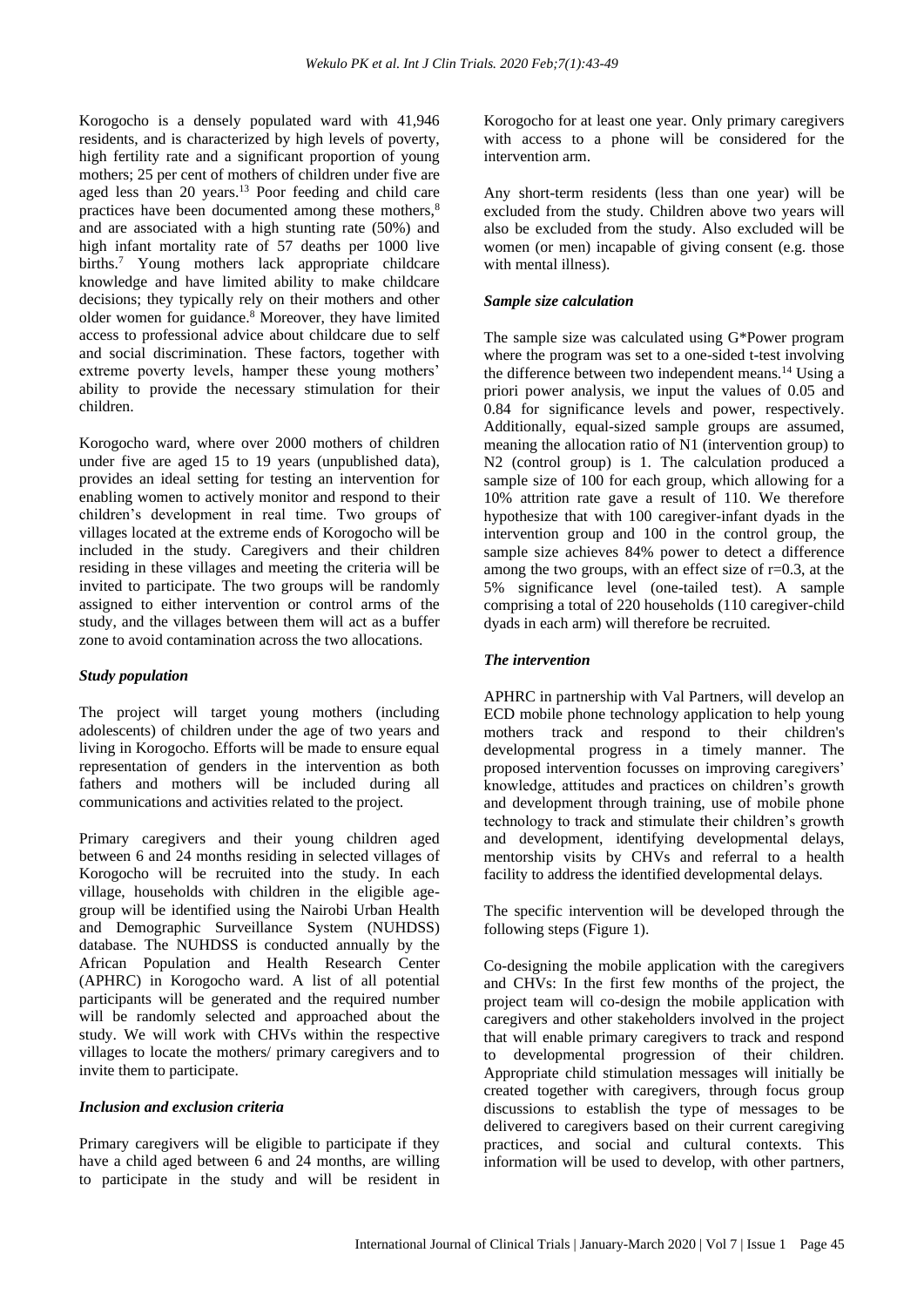a health-messaging platform for use with mothers or caregivers.

*Training of the CHVs and the caregivers:* CHVs and caregivers will be trained on how to use the mobile application to record achievement of milestones and track children's growth and development.

Caregivers will receive monthly stimulation messages on play and communication activities to engage in to enhance their children's development. The mobile phone technology innovation will be programed to generate customized child stimulation messages based on the age of the child and previous feedback.

*Home visits:* These will be conducted monthly over a period of approximately 12 months. CHVs will visit the homes regularly to establish if the child stimulation messages received by caregivers are being put into practice.

*Referrals and connections to other services for families in the areas of health and nutrition:* When the child's development is delayed, this will be flagged on the mobile app system and a message will be sent to the assigned CHV for action. The CHV will then visit that particular household so that s/he can provide the necessary support to the caregiver to address the delay.

The overall solution structure utilizes existing CHVs to link with caregivers in marginalized communities to track and capture early childhood development indicators, and respond to developmental delays in a timely manner. The intervention is based on training and mentoring CHVs on the use of mobile technology to track children's growth and development and to identify key development delays. The CHVs will visit households to train caregivers on how to assess their children's growth and development, how to stimulate their growth and how to respond to the messages received on mobile phone technology to report any developmental delays. Since CHVs are part of the existing health system in Kenya, their regular interactions with mothers/ primary caregivers enhance community acceptance.

#### *The control arm*

Caregivers and their children in the control arm will receive the standard care provided by the ministry of health through CHVs. In this system, CHVs are recruited and trained in supporting and coordinating health activities in the communities where they live. Each CHV is allocated specific households which they are responsible for. CHVs follow up on health, growth, nutrition, and development of children under five years and advise or refer as necessary. They also monitor immunization status, and administer routine deworming tablets and vitamin A supplements. They participate in community mobilization and sensitizations and reporting in case of disease outbreaks. CHVs support various nongovernment health programs that are conducted within the community.



#### **Figure 1: Implementation process.**

#### *Data collection procedures*

#### *Recruitment and training of data collection field workers*

We will recruit and train two research teams. The quantitative team will collect quantitative data including socio-demographic data and infants' developmental scores at baseline, mid-line, and end-line. The qualitative interviewers will conduct in-depth interviews and focus group discussions with caregivers, CHVs, sub-county and county personnel. The teams will be trained on the general study procedures including ethical issues, consenting, and specific procedures in which each will be involved. Data quality, accuracy and completeness will be emphasized.

#### *Qualitative data*

Qualitative interviews will be conducted with caregivers, CHVs, policy makers/implementers, healthcare managers and providers at the national, county and sub-county level as appropriate, to determine their perceptions on the intervention including its importance, feasibility and efficiency, among other aspects. This will help in assessing whether the stakeholders will value the program, that is, whether they think the program will meet their needs.

Focus group discussions with CHVs and caregivers of children under two years will help in understanding their needs and potential solutions to such needs. Qualitative interviews will be held with both female and male caregivers to establish the feasibility of using the mobile application in tracking children's developmental outcomes, their role in the project, perceived benefits of the intervention, and facilitators and hindrances to their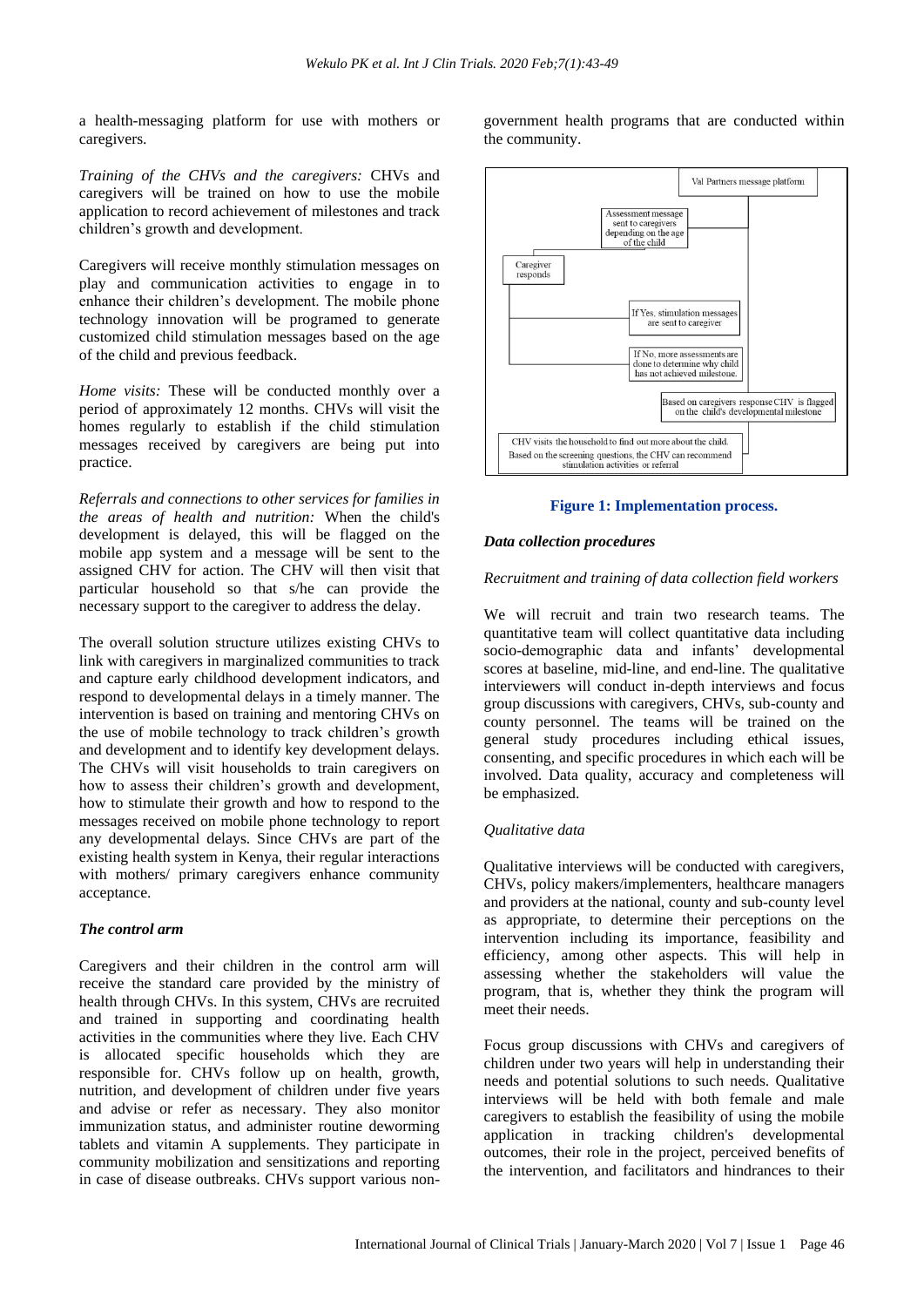participation in caregiving activities. In addition, key informant interviews with members of the sub-county health management team and providers of early childhood development (ECD) services will help in understanding the gaps in early identification of developmental delays and how the program will address the identified gaps.

CHVs will be interviewed on their experience with the mobile application, their perceptions on the feasibility of its use to track children's developmental progression, and their perceptions on the support they provide to caregivers using the mobile application to track children's developmental progression.

Information on caregiving knowledge and practices will be obtained at baseline (before the intervention starts), midline (halfway through the intervention) and at endline (after a period of twelve months of the intervention) to measure change. Data on operational feasibility of the mobile phone technology plus home-based ECD intervention will be collected at baseline, midline and end-line.

# *Quantitative methods*

Quantitative questionnaires will be used to establish the use of the mobile application. Data will be collected through interviews with both mothers and fathers about their experiences with the mobile phone technology, and with caregiving. Caregiver knowledge, attitudes and practice (KAP) will be measured using a set of questions that cover topics such as appropriate care, feeding practices, play and communication activities and learning activities likely to promote holistic development in children. Caregiving knowledge will be assessed through maternal report of the different aspects of child development. We will use ten questions on caregiver ECD knowledge which will be scored on a Likert scale ranging from '1' =agree completely to '4' =disagree completely.

Caregiving practices will be assessed by maternal selfreport of their responsiveness and the opportunities for age-appropriate play and learning available to the child at home. The mother/caregiver will also be asked about their involvement with the child, acceptance and provision of learning materials. Trained field workers will administer the protocol for child monitoring - infanttoddler version (PCM-IT) to assess children's developmental outcomes. The items on the PCM-IT are derived from tools including the Kilifi developmental inventory, the developmental milestones checklist and the profile for socioemotional development. Information on children's functioning is obtained through a combination of caregiver self-reported questions and direct observations, similar to the procedures used in a study conducted in Kilifi, Kenya.<sup>15</sup> These tools were validated among young children in rural communities and they exhibited community acceptability.

At baseline, we will also administer the ages and stages questionnaire -third edition (ASQ-3) to establish children's 'developmental' age before the start of the intervention.<sup>16</sup> This information will be used to determine the starting level for the first and subsequent messages that will be sent to the caregivers. For instance, with regards to motor development, if the child is able to 'sit on his/her own,' the messages that will be sent to the caregiver at the first contact will be those where the mother will be encouraged to stimulate the development of the next milestone, that is, crawling. The ASQ-3 is used to measure children's developmental outcomes in terms of their gross and fine motor skills, language, socio-emotional and physical development through a combination of primary caregiver self-reported questions and direct observations.<sup>17</sup> The ASQ-3 is a globally used primary caregiver-reported, easy-to-use, reliable, and validated screening instrument for identifying potential developmental delays among children aged between two and 60 months.

# *Data analysis*

Qualitative data will be transcribed into Microsoft Word files and imported into NVivo software to identify primary and meta codes and major themes. Analysis across transcripts will be done thematically.

Differences in caregiver KAP and wellbeing at baseline and end-line for the intervention and control groups will be determined by summing the scores on the items and running a t-test for comparison.

For child developmental outcomes, raw scores will be constructed by adding all the items passed for each domain on the PCM-IT. Composite scores will be computed by summing the scores across all the domains. As we expect scores on each test to increase with age, the scores will be standardized for age to allow for direct comparisons across tests. After the data are cleaned, quantitative data analysis will be performed using Stata. A first set of analyses will consist of descriptive statistics. This will allow us to detect similarities and/or differences between subjects' characteristics across the different groups. We will compare some baseline measurements between the control group and intervention group using the t-test adjusted for continuous variables, and clusteradjusted chi-square for binary variables. The second set of analysis will consist of assessing the causal effect of the ECD intervention in Korogocho via the DID estimator, and mixed linear models. Individual items on the PCM-IT will be reviewed for missing data, as well as for floor and ceiling effects. In the case where more than 10% of the responses on the items are missing, the data will be excluded from further analysis. The time taken to complete the assessment will be calculated. We will also calculate the totals by summing the scores of the items included in the tool to establish children's performance levels at baseline and at end-line. This will enable us to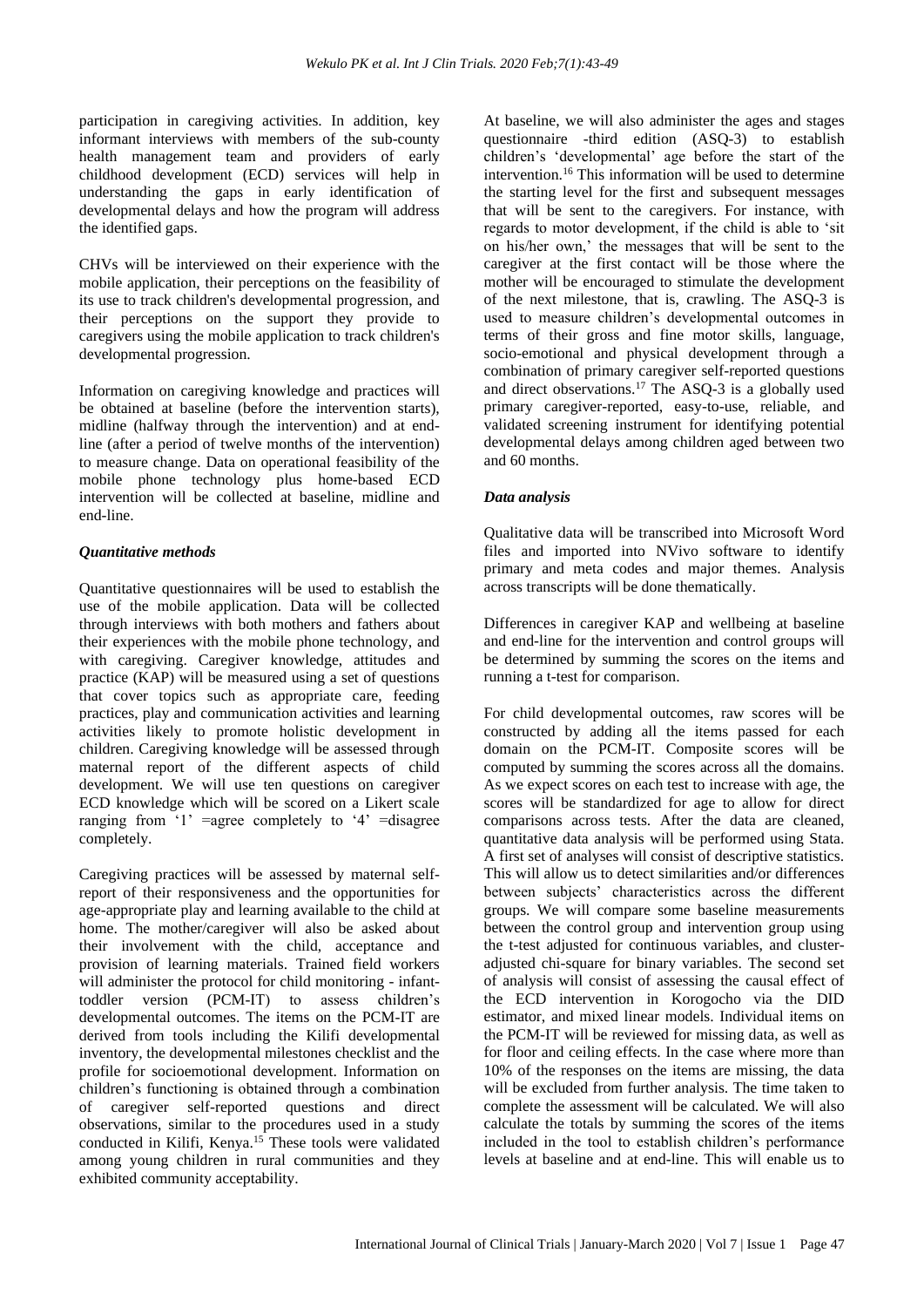identify child development domains that have acceptable variability.

#### *Ethical considerations*

The study will be conducted after review by the APHRC's internal scientific review committee has been completed and ethics approval was obtained from the Amref Health's Ethics and Scientific Review Committee (ESRC) and the National Commission for Science Technology and Innovation (NACOSTI). The investigators have undergone training in protection of human subjects in research, and the National Institutes of Health (NIH) web-based training course on the protection of human participants. They are therefore cognizant of the fundamental principles in research on human participants: respect for persons, beneficence, nonmalevolence and justice. Field-workers will also receive training on research ethics. We shall seek informed consent from all study participants. For those who cannot read, the information sheet will be read to them in English or Kiswahili and they will be asked to provide a thumb print to signify their consent in presence of a witness.

# **DISCUSSION**

The project examines the feasibility and impact of utilizing mobile phone technology to enable caregivers to track/monitor their children's development in real time. The innovation requires that users (caregivers) have access to a phone to receive and respond to the monthly text messages about children's milestones. Given that about 80% of the general population in Kenya has access to a mobile phone, we expect that even in a very poor community like Korogocho, a large proportion of the population will be eligible to participate in this project.

During the implementation, we will capture information on perceptions of caregivers and CHVs on the use of mobile phone technology to track children's development, and their experiences with the intervention. We will engage CHVs to follow up caregivers who may be slow in responding to the messages. If this intervention proves feasible and is seen to have impact, we expect that CHVs should be able to support it at the community level.

We are working with a low income population for whom affordability of airtime may be a challenge. Although the cost of sending the text messages will be borne by the project throughout its duration, one of the considerations that we will need to make in the scale-up is the participants' willingness to pay. This project is expected to generate useful information that will inform the scaling up of the mobile phone technology to other counties in Kenya, and other resource-limited settings in SSA. Involvement of the county health and education representatives and CHVs throughout the project is expected to promote buy-in and support for the sustainability of the innovation.

# **ACKNOWLEDGEMENTS**

We are grateful to the Saving Brains, Grand Challenges Canada for funding this project. We thank the Val partners for their support in the designing of the innovation. We appreciate the APHRC investigator team for all their input, and we thank the Amref, NACOSTI and the wider County governance and the local community for their input.

*Funding: Saving Brains, Grand Challenges Canada, grant number SB-POC-1810-20425 Conflict of interest: None declared Ethical approval: The study was approved by the Amref Health Africa Ethics and Scientific Review Committee in Kenya (ESRC P578/2018), and by NACOSTI*

# **REFERENCES**

- 1. Awiti PO, Grotta A, Van Der Kop M, Dusabe J, Thorson A, Mwangi J, et al. The effect of an interactive weekly mobile phone messaging on retention in prevention of mother to child transmission (PMTCT) of HIV program: Study protocol for a randomized controlled trial (WELTEL PMTCT). BMC Med Inform Decis Mak. 2016;16:1-8.
- 2. House D, Cheptinga P, Rusyniak D. Availability of mobile phones for discharge follow-up of pediatric Emergency Department patients in western Kenya. Peer J. 2015;3:e790.
- 3. Zurovac D, Sudoi RK, Akhwale WS, Ndiritu M, Hamer DH, Rowe AK, et al. The effect of mobile phone text-message reminders on Kenyan health workers' adherence to malaria treatment guidelines: A cluster randomised trial. Lancet. 2011;378(9793):795-803.
- 4. Harwood R, Leyendecker B, Carlson V, Asencio M, Miller A. Handbook of parenting volume 4: Social conditions and applied parenting. J Marriage Family. 2002.
- 5. Black MM, Walker SP, Fernald LCH, Andersen CT, DiGirolamo AM, Lu C, et al. Early childhood development coming of age: science through the life course. Lancet. 2017;389:77-90.
- 6. Meuwissen AS, Carlson SM. Fathers matter: The role of father parenting in preschoolers' executive function development. J Exp Child Psychol. 2015;140:1-15.
- 7. Kimani-Murage EW, Fotso JC, Egondi T, Abuya B, Elungata P, Ziraba AK, et al. Trends in childhood mortality in Kenya: The urban advantage has seemingly been wiped out. Heal Place. 2014;29:95- 103.
- 8. Kimani-Murage EW, Wekesah F, Wanjohi M, Kyobutungi C, Ezeh AC, Musoke RN, et al. Factors affecting actualisation of the WHO breastfeeding